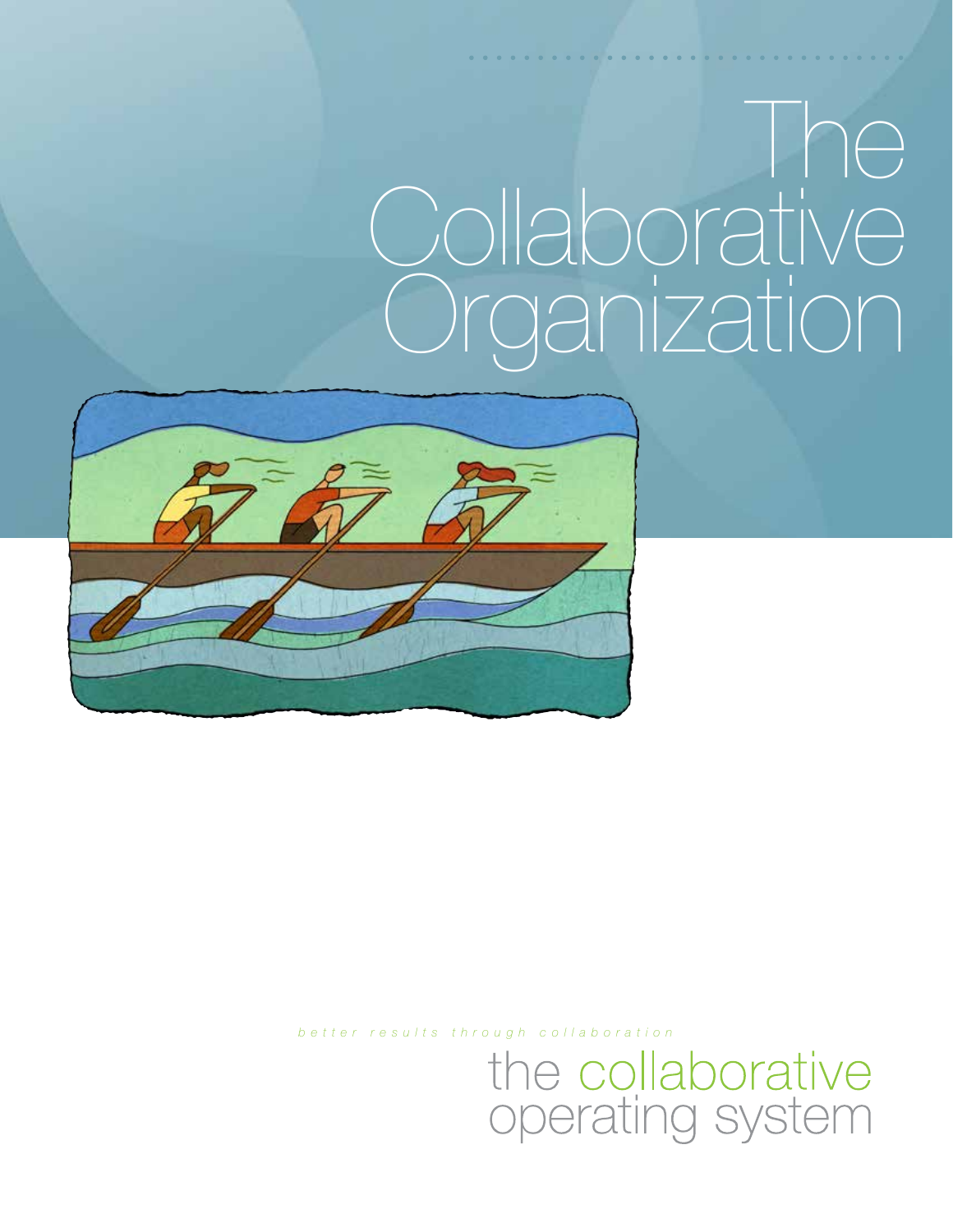## The Collaborative Organization

## *By Rachel Conerly and Tim Kelley*

Hierarchy is the most deeply embedded paradigm for leading, managing and working. Consider this: A group of people sit down to create a new business. They're discussing the usual topics – funding, a business plan, where to locate the new company, a suitable legal structure – LLC, LLP, S-Corp, C-Corp, 501(c)3, etc. Yet never do these stakeholders ask the question, "Given our company's goals and purpose, which system of organization shall we use?" This question, at the current moment, doesn't even exist. The assumption of a hierarchical structure is usually enacted without any time or thought spent on it whatsoever. Hierarchy is simply the default system and the prevailing paradigm by which work is done.

Although hierarchy has given us thousands of years of usefulness, it is often a hindrance to performance. The paradigm of hierarchy is not adequate to handle the level of complexity that a global organization faces in the information age. End-to-end processes and cross-functional IT projects require communication and decision patterns that are horizontal instead of vertical.

The paradigm of hierarchy is not adequate to handle the level of complexity that a global organization faces in the information age.

Despite its reputation for rapid decision-making, research shows that hierarchically organized groups spend more time and effort making decisions, and enjoy the task of decision-making less than collaboratively organized groups.\* Perhaps you've experienced how hierarchy separates the people with information from the people who make decisions. To the extent that effective collaboration within organizations does take place, it tends to be informal, short-lived and dependent on a few individuals.

What if there were an alternative approach, based on collaboration and an explicit selection process, so that organizations could determine which system would best enable them to achieve their goals in the timeframe required? To this end, we're going to walk you through our collaborative paradigm, which we've named the Collaborative Operating System ("COS"). As we go, we'll offer a few distinctions, so you can get a sense of how it differs from the paradigm of hierarchy.

## Distinction #1: The underlying values

Values drive the formation and maintenance of a system. Power and authority are the values of hierarchy. They are the "currency" traded. In a hierarchy, people advance by accumulating more power and authority than others; the more power and authority you accumulate, the more you can accomplish.

.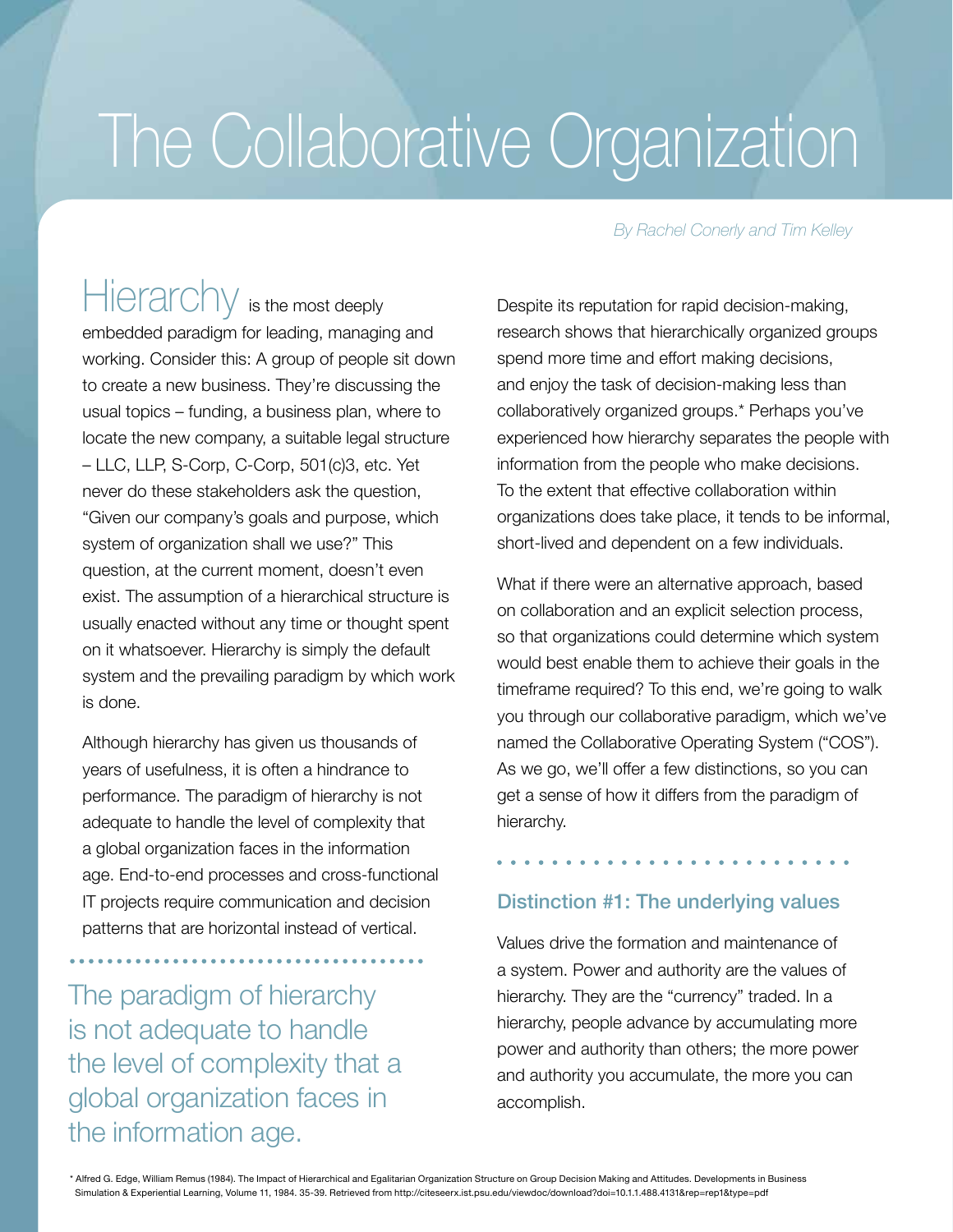In contrast, the COS is based upon the principles of ownership and alignment. We define ownership as "the degree to which people believe or feel that a process, decision, or outcome is theirs." Alignment is defined as "the degree to which people see and understand the problem, goal, or process in the same way." Ownership is like getting everyone in the same boat. Alignment is like getting everyone rowing in the same direction. As with hierarchy, these principles are the engine, the currency traded, and the primary driver of the culture in the COS paradigm.

People behave differently in a COS environment because accumulating personal power is not an advantage. Instead, proficiency in the development and maintenance of ownership and alignment enables productivity and success. For this reason, workers become adept, even masterful, at building ownership and alignment in every aspect of their work. The shift from operating according to the drive for power and authority to the cultivation of ownership and alignment creates a sweeping change in how work is done and how participants experience it. To those who practice the COS, the shift is truly magical.

## Distinction #2: Explicit

**AAAAAAAAAAAA** 

The rules of working in a "hierarchy" are primarily implicit. Implicit means "implied rather than expressly stated." In asking workers about the rules, there's always that one basic rule that all seem to grasp: Manage up; don't rile the people above you. Beyond that, the rules tend to vary a great deal from one hierarchical organization (or even leader) to the next.

## Motives and behaviors improve when they become transparent.

The Collaborative Operating System, by contrast, is an explicit system. Explicit means "fully and clearly expressed or demonstrated." As an explicit system, the COS is also transparent. Motives and behaviors improve when they become transparent. As such, the COS serves as a substantial barrier to illegal, duplicitous and other win-lose behaviors. Just as a hierarchical culture rejects people who are unwilling or unable to abide by the hierarchical values of power and authority, so too does a COS culture reject people operating in ways that are not explicitly collaborative, i.e. based on the principles of ownership and alignment.

## Distinction #3: Win-win vs. win-lose

In the movie "A Beautiful Mind," we witness what is considered to be one of the major scientific achievements of the first half of the 20th century. The physicist John Nash, played by Russell Crowe, is in a bar with several of his college buddies. They're eyeing a beautiful blonde who is accompanied by several less attractive friends. As they debate how best to proceed, Nash reasons that if each of them goes after the blonde, most or all of them will be rejected. Further, they will now be in a poor position to approach any of her friends. If instead they each ask out one of the friends, they'll all be more likely to wind up with someone, with perhaps only the blonde going home alone. This leads Nash to his revelation, called the Nash equilibrium: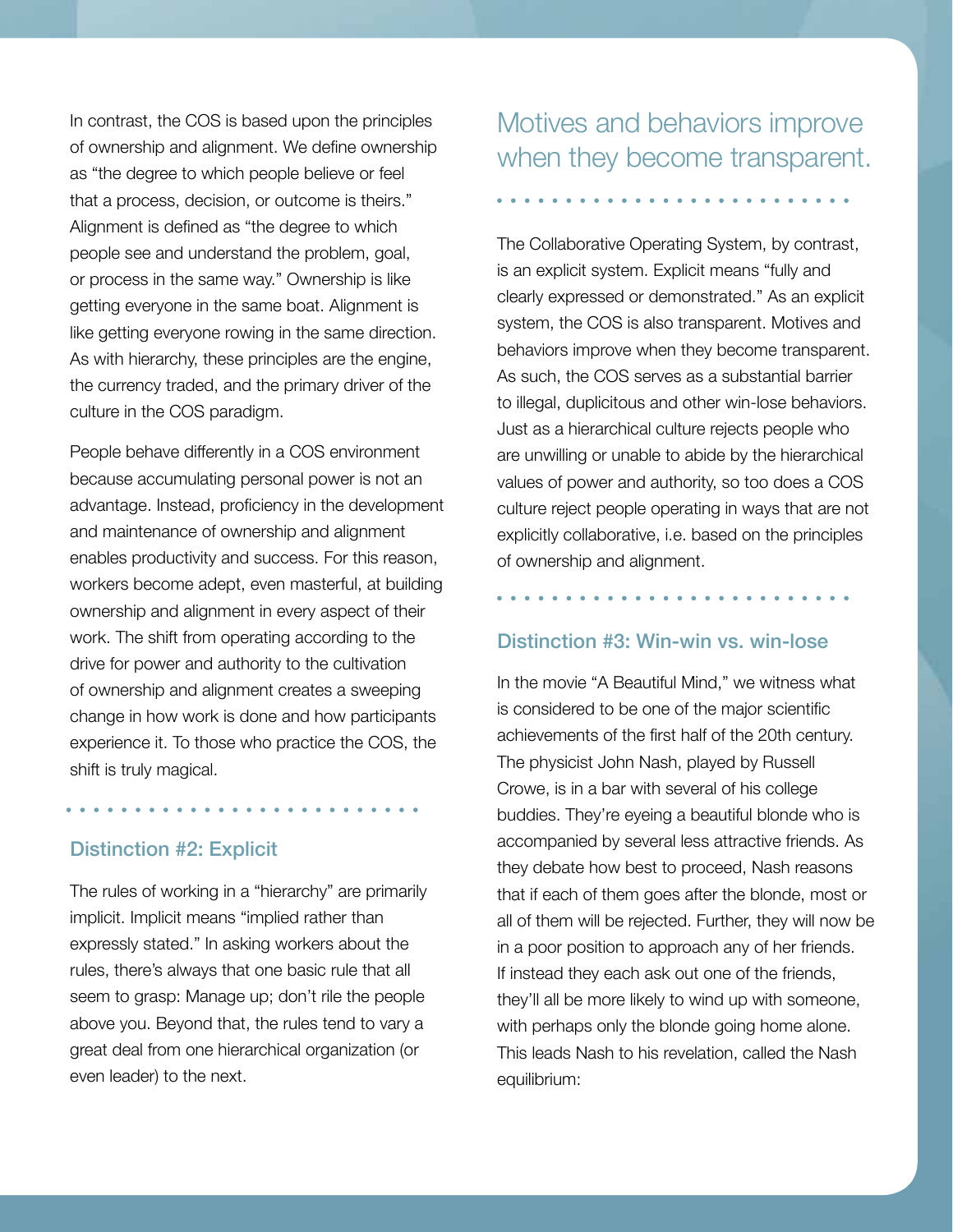*Adam Smith was wrong. Each person doesn't benefit most when he does what's in his own best interests. He benefits most when he does what's in his own interest and the interests of the group.*

In a setting we all understand, the scene depicts a resolution to the conflict between self-interest and the interests of others – true, win-win collaboration.

The hierarchical values of power and authority tend to set up a zero-sum game in which the "pie" is finite and resources are limited – such as a promotion which only one individual can win, or the fact that the number of positions in a hierarchy naturally diminishes at higher levels of the structure.

Alternatively, the Collaborative Operating System embodies Nash's ground-breaking, Nobel Prizewinning demonstration that win-win solutions produce the highest possible payoffs for all players. The COS makes a Nash equilibrium possible through transparency. Transparency is an inevitable outcome of explicit, ownership- and alignmentbuilding negotiations.

## How the Collaborative Operating System Works

The Collaborative Operating System is based on developing and evolving the principles of ownership and alignment throughout the organization. These two meta-principles lead to other critical workplace effects, such as trust, respect, accountability, personal responsibility, and of course, win-win outcomes. In order to operationalize these principles in the workplace, we use the Five Elements of Collaboration as the new, explicit framework for leading, managing, and working. Each element is a collection of carefully structured guidelines, simple templates, and training for how to operate within the new paradigm.

*The Five Elements are outlined below. We welcome any inquiry on these or any aspect of the COS. Contact us at info@theCOS.org.*

Element 1: Identify the Problem Element 2: Involve All Stakeholders Element 3: Design and Facilitate Collaborative Meetings Element 4: Form a Collaborative Team Element 5: Create a Collaborative Plan